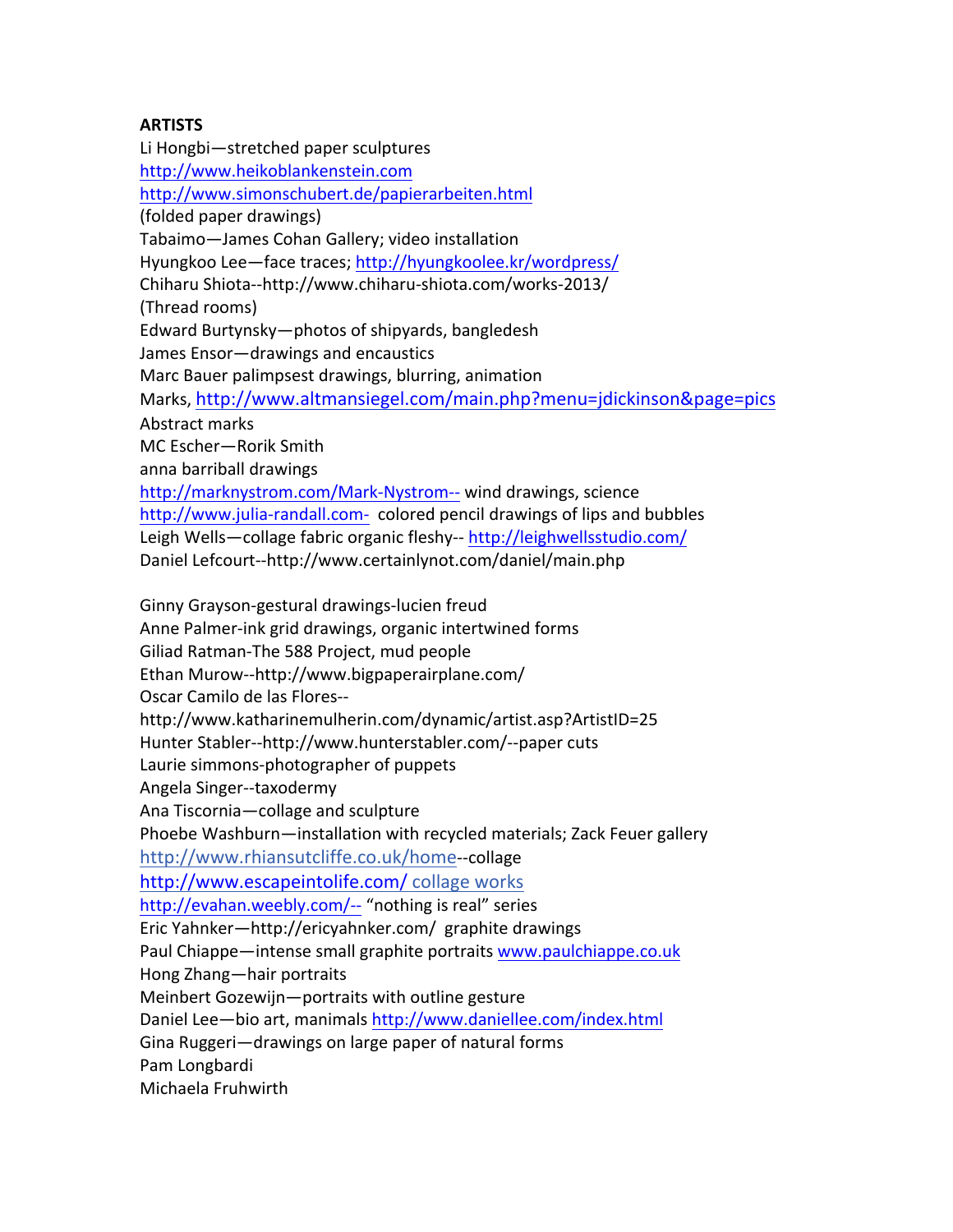Santiago Ramon Cajal—scientific drawings John Stezaker—collage portraits Margherita Manzelli-quirky female self-portraits of truncated forms Catherine Forster Vee Speers-The Birthday Party, children's portraits Ernesto Neto—organic hangings Gabriel Orozco-graphite covered whale bones \*Ryan Scully-organic forms Maurizio Anzeri-photo embroidery www.iamboey.com Shohei http://www.hakuchi.jp/ Leonardo Drew-cast paper Teresa Ilene Redden--http://www.catherinepersongallery.com/artists/19/index.htm# Julie Peppito—drawings with collage elements Robert Walden—mapping/drawings Michelle Stuart-graphite/earth rubbings on scrolls Dorothy Rockburne Barry Le Va Agnes Denes—mathematics and perfection William Anastasi-sound drawings, conceptual \*Ke-Sook Lee—thread and cutting Kimsooja—performance, installation, sewn works \*Allan McCollum—system projects, shape for everyone in world Daniel Arsham Marco Maggi Julie Heffernan—odd self-portraits with animals (oil on canvas) Emmy Mikelson—anthropomorphic drawings and sculptures Nasreen Mohamedi—line drawings that chart rhythm of winds, tides, and shadows. (as been paired with Agnes Martin Valerie Molnar—www.valeriemolnar.blogspot.com; fabric knits www.alizalelah.com; hand stitched recycled fabric www.leslieshellow.com; cut drawings attached to wall Banks Violette Cindy Cheng--drawings \*E.V. Day Sarah Lovitt-Bataille-esque, wax, framed Creighton Michael—process drawings Christopher Cook-large scale graphite drawings Mark Sheinkman-large abstract made with eraser Shimon Okshteyn—large graphite powder drawings Stephen Sollins Stefana McClure—paper globes Molly Springfield—copies text Hsin-Hsi Chen-graphite sculpture